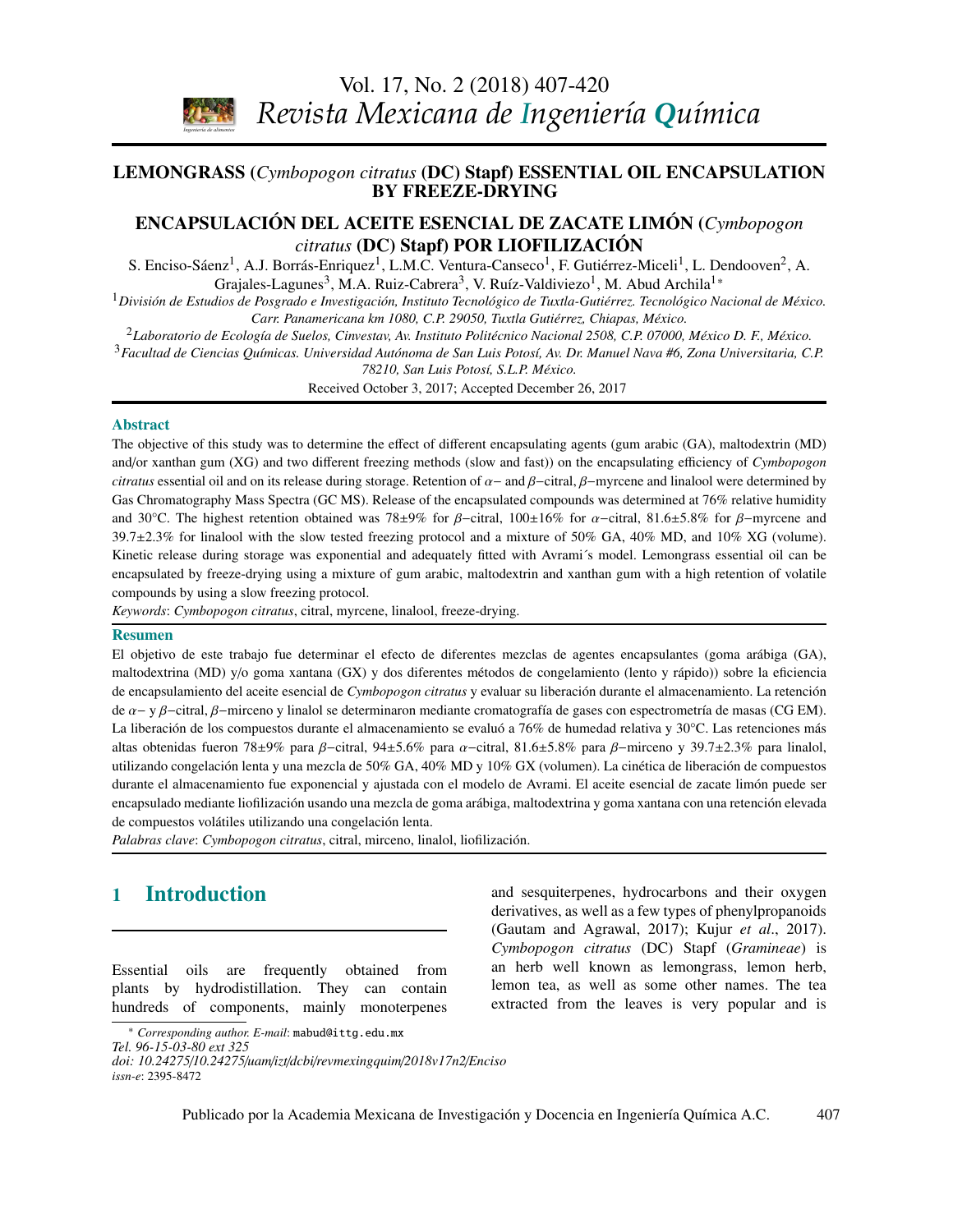used as an analgesic, anti-inflammatory, antipyretic, diuretic and anesthetic, among other uses. Essential oil obtained from the leaves of *C. citratus* contains a large amount of compounds that give it the characteristic smell; citral ( $\alpha$ - and  $\beta$ -citral) is the most abundant compound with percentages that oscillate between 65 and 73% as was reported by Rocha *et al*. (2011) and up to 75.3% according to Gautam and Agrawal (2017). Citral content depends on a great variety of factors such as the place of origin of the plant, the weather, the habitat in which it is cultivated and its agronomic management, as well as others. Other compounds found in concentrations lower than citral are linalool, β−myrcene, geraniol and geranyl acentate (Gautam and Agrawal, 2017). These authors reported, however, that citral ( $\alpha$ - and  $\beta$ -citral), myrcene, and linalool are the main compounds in *C. citratus* essential oil. Poonpaiboonpipat *et al*. (2013) also showed that citral  $(\alpha-$  and  $\beta$ -citral), myrcene and linalool constitute 91% of total compounds in this essential oil. A common problem that has been reported in essential oils is the loss of aromatic quality and their biological activity during storage and transportation because of oxidation caused by environmental conditions, such as storage temperature and light exposure (Kujur *et al*., 2017). Because of this, a solution to this problem could be the isolation and protection of the compounds, making their useful period longer. Encapsulation is an attractive technology for protecting flavors and aromas of essential oils to avoid unwanted changes like oxidation; encapsulation also may help to control the release of aromatic compounds (Jafari *et al*., 2008; Dima *et al*., 2015), giving it more possible uses. The protecting capsule or encapsulating matrix can be formed by one or more compounds, usually called encapsulating agents, such as gum arabic, gelatin, starch, soy protein, whey protein, and chitosan, among others, which can be used as a blend or alone (Fernandes *et al*., 2014; Martínez *et al*., 2015). The optimal combination of encapsulating agents and their concentrations can lead to a better encapsulation and protection of the compounds during the drying process and storage (Dima *et al*., 2015). Dima *et al*. (2015) reported that microcapsules of coriander essential oil microencapsulated by spray drying using different encapsulating agents such as chitosan, alginate and blends of chitosan/alginate and chitosan/inulin, were resistant to pH and temperature variation. Furthermore, the encapsulating agents can ensure a slow release of essential oil.

Chranioti and Tzia (2013) suggest that a blend of starch, maltodextrin, and chitosans leads to a good retention of oleoresin encapsulated by lyophilization. On the other hand, Cano-Higuita *et al*. (2015) show that the retention of curcumin was higher using lyophilization compared to spray drying when a ternary blend of maltodextrin-gum arabic-modified starch was used. Lyophilization is a technology used in order to prolong the useful period of a product that is sensitive to heat, such as microorganisms, enzymes, and aromatic compounds, among others (Tovar-Benítez *et al*., 2016). Lyophilization presents higher yields in the process and percentage of retention of solid matrix compounds when compared to spray drying (Cortes-Rojas *et al*., 2014). For lyophilization, however, it is necessary to freeze the sample, and then when the water becomes ice during the freezing step, the water could be separated from the other components of the formulation. Thereafter, the highly concentrated droplets can start to aggregate and irreversibly fuse, leading to the destabilization of the system (do Vale Morais *et al*., 2017). Therefore, the freezing of the sample is a critical step of the lyophilization process because there are changes in the physical properties caused by ice crystal formation that may cause aggregation of the droplets in the emulsified systems (Tang and Pikal, 2004). Freezing is the first step of the freeze-drying process, in which the sample is exposed to low temperatures so that the sample becomes solid (do Vale Morais *et al*., 2016), then freeze-drying occurs. The freezing rate is a parameter that should be optimized because freezing rates result in the formation of different types of ice crystals. Fast freezing leads to small and numerous ice crystals, whereas slow freezing forms larger and less numerous crystals. Thus, the surface area of these crystals will influence the further freeze-drying steps (Ingvarsson *et al*., 2011). Big crystal formation can provoke the collapse of the emulsion that contains encapsulating agents and the essential oil. Consequently, it will have lower yields of encapsulation. Choi *et al*. (2008) indicated that the flavor losses are attributed to the changes of structure in the capsule´s wall which are associated with freezing before sublimation. On the other hand, small crystal with points can break the capsules, promoting the liberation of their content in a continuous phase and probably lowering the retention percentage of aromatic compounds in the solid matrix. That way, in the field of essential oil encapsulation, it is not evident if the freezing methods promote a better retention percentage from the aromatic compounds.

There are some works on the encapsulation of the essential oil of *C. citratus* by spray drying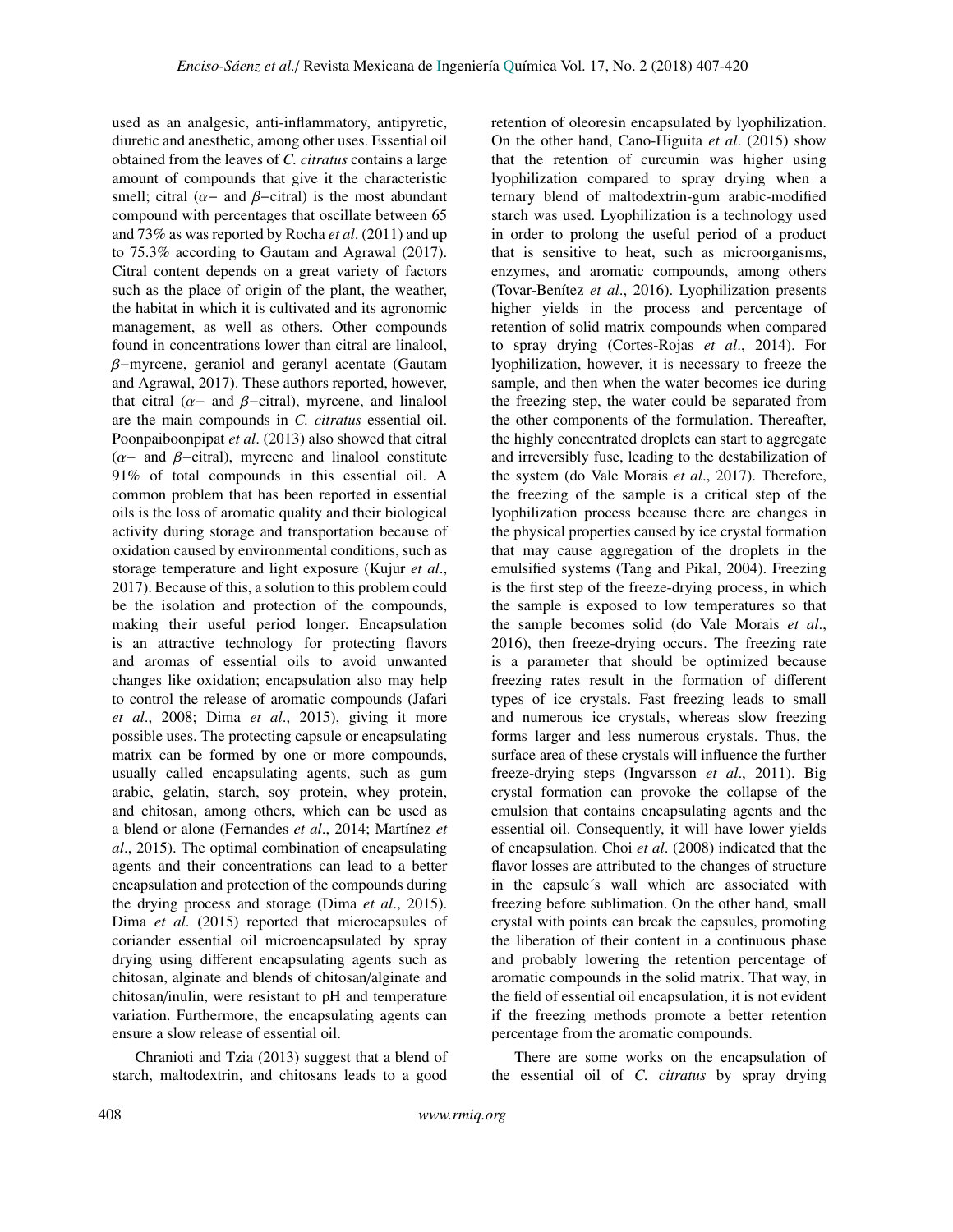(Weisheimer *et al*., 2010; Sosa *et al*., 2014; Moreira Ribeiro *et al*., 2015, Punpee *et al*., 2017), but there is no information about encapsulation using the lyophilization process. Therefore, the objectives of this research were as follows: i) to investigate the effect of several blends of encapsulating agents (arabic and xanthan gums and maltodextrin) and two different methods of freezing (slow and fast) on the encapsulation of *C. citratus* essential oil and ii) to determinate the release kinetics of encapsulated essential oil during storage.

# 2 Materials and methods

Healthy and green leaves of *C. citratus* were cultivated in a field located in Cintalapa de Figueroa, Chiapas, México (16°51´30.6"N, 0.93°41´27.6"W). The essential oil was extracted by steam extraction. Briefly, leaves were packed in a stainless steel column, which was made to pass into water vapor from a cauldron containing boiling water with  $2kg/cm^2$  of manometric pressure. Water vapor crosses the packed leaves of *C. citratus*, dragging the essential oil with the help of condensation, which has to be supplied with water at environmental temperature. Finally, the wateressential oil mix was separated by density difference by using a separation funnel. For this process, citral (>95%), β−myrcene (>95%), linalool (>95%) and hexane (grade HPLC) were used; all were acquired in Sigma-Aldrich, St. Louis, MO, USA and used for calibration curves. The gum arabic used was acquired in Hycel (México), xanthan gum in Proquimposa (México) and maltodextrin 10 DE in INAMALT (México).

### *2.1 Emulsion preparation*

The gum arabic (GA), maltodextrin (MD) and xanthan gum (XG) were hydrated each with distilled water for 24 hours at 8°C before utilization. The gum arabic and maltodextrin were prepared to 30% (w/v) and the xanthan gum to 1% (w/v) (Soottitantawat *et al*., 2005a).

To evaluate the effect of several concentrations of encapsulating agents (MD, GA and XG) on the retention percentage of essential oil, the agents were mixed in the proportions shown in Table 1 to obtain the emulsion to be lyophilized. The total solid content for each 100 mL of emulsion varied between 6.8 and 30 g and the wall material:core material relation varied between 1:2.26 and 1:10 (Table 1). These volumes proportions of encapsulating agents (MD-GA-XG) were chosen to be tested in a wide range of encapsulating agents content and wall material:core material relation in the blends. Furthermore, 100 mL of emulsion were obtained using an ULTRA-TURRAX T25 (IKA ULTRA-TURRAX ®T25 Basic, Wilmington, NC, USA) at 9,600 rpm for 5 min. Briefly, the maltodextrin volume was mixed in ULTRA-TURRAX for 1 min. After 3 mL of essential oil were slowly added, and immediately after, the gum arabic and/or xanthan gum volumes were added according to treatment (Table 1). Therefore, the essential oil concentration in the emulsion was 3 mL/100 mL of emulsion. Finally, the emulsion was maintained for 3 min in an ultrasonic bath (Dima *et al*., 2015) (ULTRASONIC Q500, Newtown, USA) at a constant temperature of 22ºC, for 15 min and finally performing the freezing and freeze-drying.

Once the emulsions were obtained, these were placed in polyethylene bags of 7 x 15 cm, with an approximate volume of 25 mL, and were immediately frozen following two methods: fast freezing and slow freezing. For fast freezing, polyethylene bags were immersed in liquid nitrogen liquid for 10 min, and for slow freezing, the bags were placed in a conventional freezer for 24 h. Thereafter, the samples were lyophilized using a freeze dryer (Labconco FreeZone 2.5 L, Kansas City, MO, USA), at -50°C for 24 h (Viveros-Contreras *et al*., 2013). Finally, the lyophilized samples were weighed to determine the yield of the freeze-drying and stored in glass amber bottles at -17°C until their use.

### *2.2 Superficial and encapsulated essential oil determination*

Gautam and Agrawal (2017) reported that  $\alpha$ and  $\beta$ -citral, myrcene and linalool are the main compounds in *Cymbopogon citratus* essential oil, which correspond to 91% of the composition of essential oil (Poonpaiboonpipat *et al*., 2013). For that reason, the total retention percentage was determined for these four compounds. Superficial and encapsulated essential oil were determined by gas chromatography (GC) and mass spectrometry (MS) according to method reported by Soottitantawat *et al*. (2005b). Briefly, for encapsulated essential oil, 100 mg of powder were blended with 3 mL of distilled water and 5 mL of hexane. The solution was mixed and sonicated for 10 min at 80% amplitude (90 W) at 22 $^{\circ}$ C. In addition, 1  $\mu$ L of the organic phase was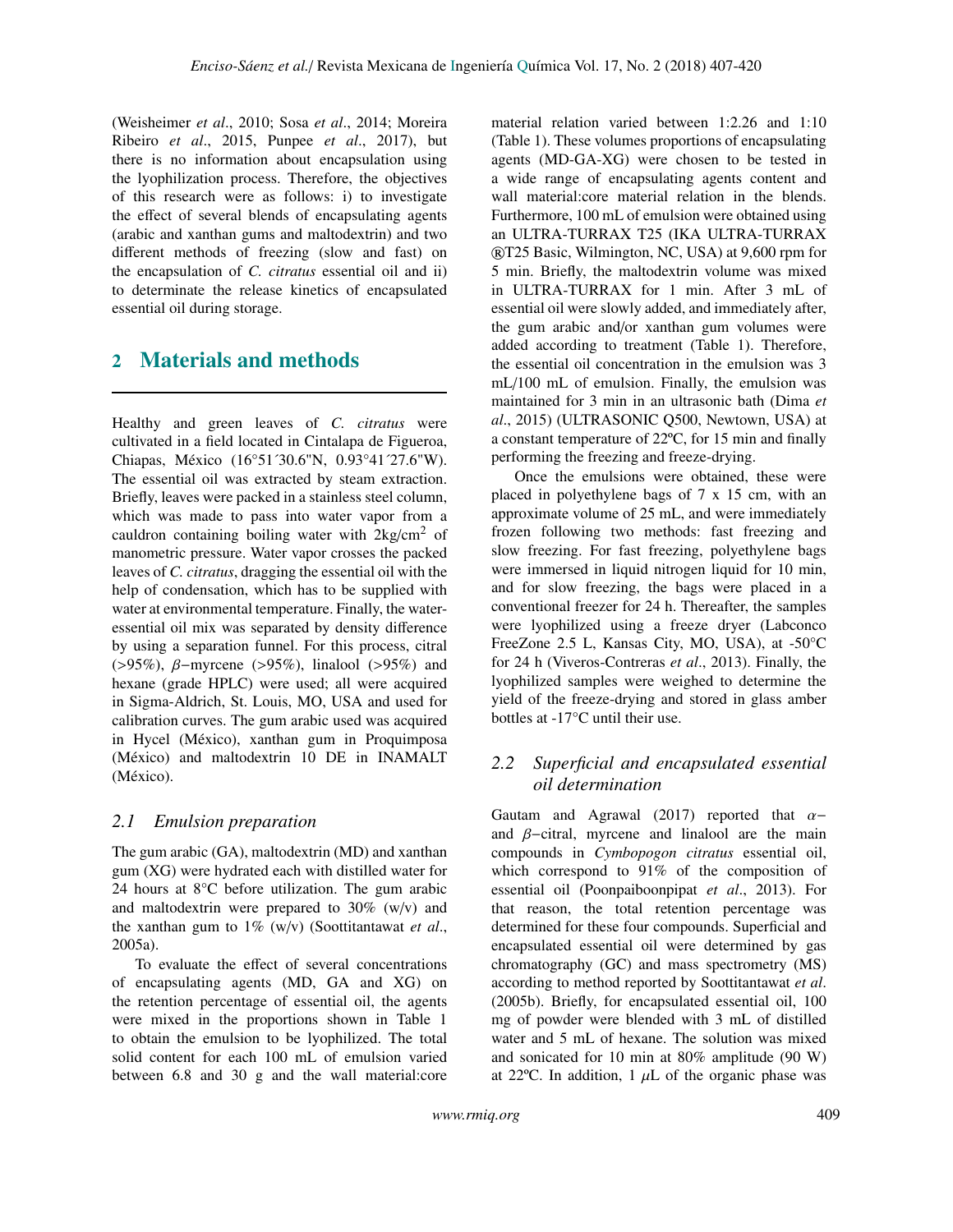analyzed by GC-MS, Agilent 5975C, Santa Clara, CA, USA) provided by a DB-WAX capillary column of 60 m  $\times$  0.25 mm and 0.25  $\mu$ m of thickness (J & W Scientific, USA). The column temperature used was of 70 to 250°C with increases of 16°C/min up to 150°C and after with increases of 25°C/min up to 250°C. The injector temperature was 250°C. Helium was used with a flux of 1 mL/min. Each sample was injected in duplicate. In addition, a standard curve of  $\alpha$ − and  $\beta$ − citral, linalool and  $\beta$ − myrcene was performed. The method reported by Fuentes-Ortega *et al*. (2017) was used to determine the superficial oil on the encapsulated with some modifications. Briefly 100 mg were added to 5 mL of hexane. The blend was shaken at 120 rpm for 5 s and kept at 25°C for 24 h. Afterwards, the samples were filtrated and evaporated in a rotary evaporator (BUCCHI, Labortechnik, AG). One  $\mu$ L of the organic phase was analyzed with GC-MS to determine the  $\alpha-$  and  $\beta-$  citral, linalool and β−myrcene content.

The total retention of essential oil was calculated with the sum of the retention of  $\alpha$ - and  $\beta$ -citral, linalool and β−myrcene. The retention percentage (RP) of  $\alpha$ – and  $\beta$ –citral, linalool and  $\beta$ –myrcene each was calculated by using Eq.  $(1)$ :

$$
RP = (EE * ER) * 100 \tag{1}
$$

where the encapsulation efficiency (*EE*) of each component was calculated with the subtraction between total and superficial contents for  $\alpha$ - and  $β$ -citral, linalool and  $β$ -myrcene each (Eq. 2) (Fuentes-Ortega *et al*., 2017). The encapsulation retention (*ER*) was calculated with the relation between  $\alpha$ - and  $\beta$ -citral, linalool and  $\beta$ -myrcene encapsulated and the  $\alpha$ -,  $\beta$ -citral, linalool and  $\beta$ -myrcene added in the emulsion to be dried (Eq. 3).

$$
EE = \text{Xi}
$$
 in lyophilized sample

− Xi superficial compound in lyophilized sample (2)

$$
ER = \frac{\text{Xi essential oil encapsulated}}{\text{Xi essential oil in emulsion}}\tag{3}
$$

Where *Xi* can be the  $\alpha$ - and  $\beta$ -citral, linalool or β−myrcene content.

#### *2.3 Scanning electron microscopy (SEM)*

Micrographs were obtained by scanning electron microscopy (TOPCON SM-510 model, Singapore). The sample was fixed on an aluminum plate and coated with a thin layer of gold. The accelerating voltage used was 5 kV (Cano-Higuita *et al*., 2015). The porous structure of the encapsulated was determined on micrographs using Orion 6.7 software.

### *2.4 Release retention during storage*

One g of sample was stored at 30°C and 75.5% of relative humidity (Shiga *et al*., 2001) to evaluate release retention at three different storage times: 2, 4 and 7 days. After each time 0.1 g of the samples was obtained, and the total and superficial essential oils were then determined as described in the Section 2.2. The relative retention (RR) of compounds during storage was calculated as the relation between the retention percentage time and the initial retention percentage of storage.

Avrami´s equation (Soottitantawat *et al*., 2005a; Phunpee *et al*., 2017) (Eq. 4) was used to represent the release of essential oil during storage:

$$
RR = \exp[-(kt)^n]
$$
 (4)

where *RR* is the relative retention of compounds (dimensionless), *t* is the time of storage (h), n is the exponent of the time and  $k$  is a constant which defines the release velocity of the compounds of lyophilized  $(h^{-1})$ .

### *2.5 Experimental design*

A completely randomized experimental design was used, and all treatments were done by triplicate. Retention percentages of  $\beta$ -myrcene,  $\alpha$ -, and  $\beta$ -citral and linalool were analyzed by variance analysis ( $p \leq$ <sup>0</sup>.05), and the minimal significant difference was used to compare the treatments by using the Statgraphics Centurion XV program (Statgraphics Centurion XV, 2007).

### 3 Results and discussions

#### *3.1 Retention of essential oil*

The yield of lyophilization was higher than 98% for all treatments (data not shown). The total retention of *C. citratus* essential oil in the lyophilized samples varied between 5 and 72% (Table 1). The retention of  $\beta$ –citral varied from 2.3 to 78% and the  $\alpha$ -citral between 4.0 and 96%. The retention of  $\beta$ -myrcene was of 1.0 to 81.6%, while that of linalool was between 2.7 and 39.7% (Table 1).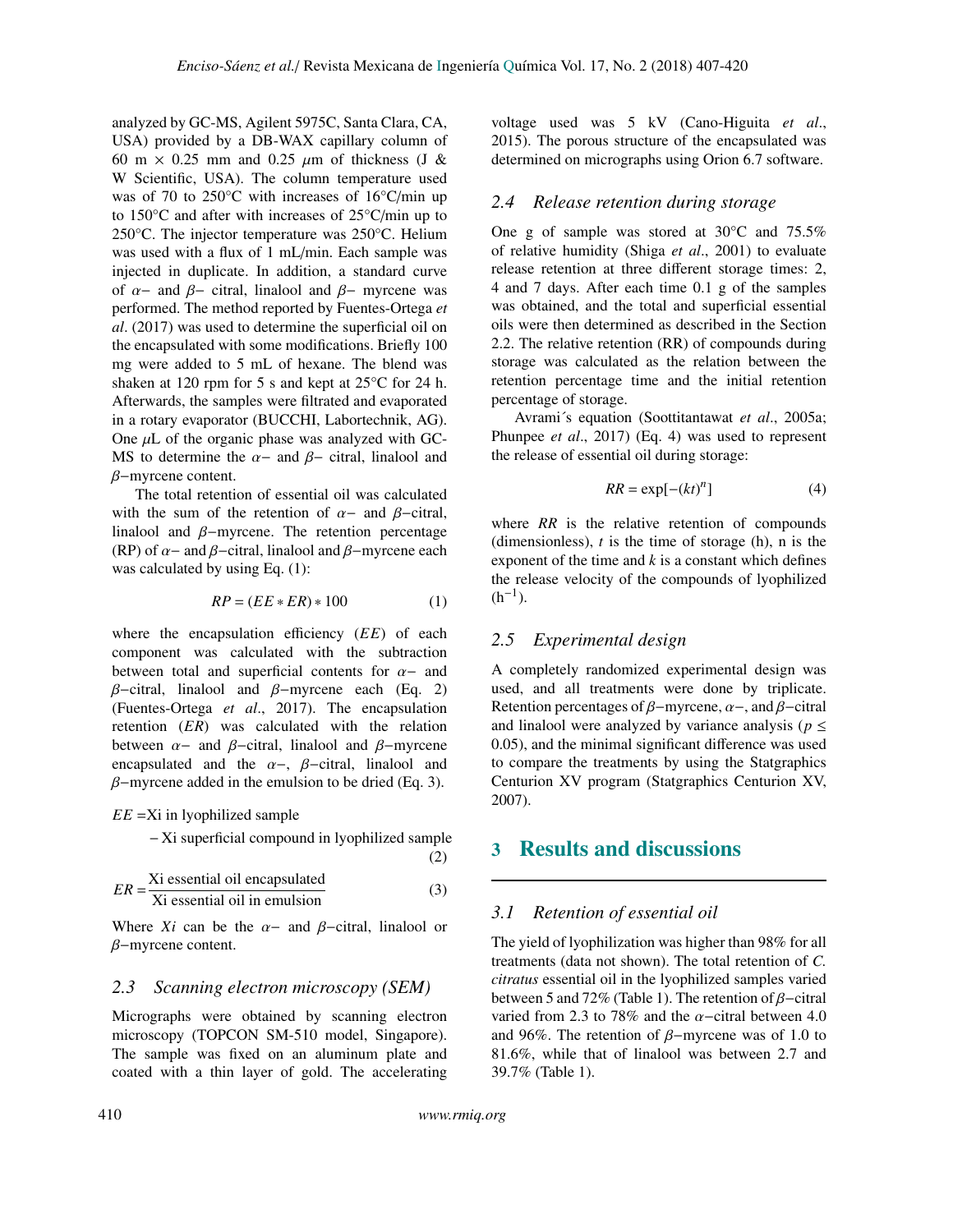| Treatment      | Volume of<br>solutions<br>in the<br>emulsion<br>$(\%)$ |              | Freeze<br>Method | Relation<br>core<br>material:<br>wall<br>material<br>mL essential<br>oil:g total<br>solids<br>encapsulating<br>agents | Total solids<br>for each<br>$100$ mL of<br>emulsion | Total<br>retention<br>of essential<br>oil<br>$(\%)$ |                 |                 | Retention for component<br>$(\%)$ |                  |                |
|----------------|--------------------------------------------------------|--------------|------------------|-----------------------------------------------------------------------------------------------------------------------|-----------------------------------------------------|-----------------------------------------------------|-----------------|-----------------|-----------------------------------|------------------|----------------|
|                | MD                                                     | GA           | XG               | <b>FM</b>                                                                                                             |                                                     | $(g/100$ mL<br>emulsion)                            |                 | $\beta$ -citral | $\alpha$ -citral                  | $\beta$ -myrcene | linalool       |
| 1              | 40                                                     | 60           | $\boldsymbol{0}$ | $2^{\alpha}$                                                                                                          | 1:10                                                | 30                                                  | $20.10 \pm 3.9$ | $31.9 \pm 5.2$  | $51.2 \pm 7.2$                    | $22.3 \pm 3.9$   | $14.0 \pm 2.9$ |
| $\overline{c}$ | 40                                                     | 60           | $\boldsymbol{0}$ | $1^b$                                                                                                                 | 1:10                                                | 30                                                  | $32.44 \pm 4.0$ | $44.6 \pm 3.9$  | $66.0 \pm 5.2$                    | $41.6 \pm 3.8$   | $24.6 \pm 2.0$ |
| 3              | 40                                                     | 50           | 10               | $\overline{c}$                                                                                                        | 1:09                                                | 27.1                                                | $25.85 \pm 4.1$ | $34.9 \pm 8.0$  | $53.7 \pm 6.0$                    | $12.3 \pm 2.3$   | $12.8 \pm 2.9$ |
| 4              | 40                                                     | 50           | 10               | $\mathbf{1}$                                                                                                          | 1:09                                                | 27.1                                                | $72.1 \pm 13.8$ | $78.06 \pm 8.7$ | $94.0 \pm 5.6$                    | $81.6 \pm 5.8$   | $39.7 \pm 2.3$ |
| 5              | 40                                                     | 40           | 20               | $\overline{c}$                                                                                                        | 1:08                                                | 24.2                                                | $33.74 \pm 1.2$ | $38.7 \pm 1.0$  | $61.7 \pm 2.6$                    | $15.3 \pm 1.9$   | $15.7 \pm 2.8$ |
| 6              | 40                                                     | 40           | 20               | $\mathbf{1}$                                                                                                          | 1:08                                                | 24.2                                                | $51.27 \pm 0.9$ | $61.3 \pm 0.1$  | $90.7 \pm 0.2$                    | $24.2 \pm 1.7$   | $32.2 \pm 1.9$ |
| $\overline{7}$ | 40                                                     | 30           | 30               | $\overline{c}$                                                                                                        | 01:07                                               | 21.3                                                | $17.64 \pm 1.9$ | $14.0 \pm 2.4$  | $21.6 \pm 2.9$                    | $8.0 \pm 1.1$    | $10.9 \pm 1.4$ |
| 8              | 40                                                     | 30           | 30               | $\mathbf{1}$                                                                                                          | 01:07                                               | 21.3                                                | 59.99±3.6       | $49.2 \pm 4.8$  | $75.2 \pm 5.4$                    | $24.4 \pm 2.5$   | $27.1 \pm 2.3$ |
| 9              | 40                                                     | 20           | 40               | $\overline{2}$                                                                                                        | 01:06                                               | 18.4                                                | $12.49 \pm 0.9$ | $8.5 \pm 1.0$   | $13.4 \pm 1.8$                    | $4.2 \pm 0.6$    | $7.7 \pm 1.6$  |
| 10             | 40                                                     | 20           | 40               | $\mathbf{1}$                                                                                                          | 01:06                                               | 18.4                                                | $44.15 \pm 3.1$ | $30.0 \pm 3.7$  | $44.4 \pm 4.9$                    | $9.9 \pm 1.9$    | $16.2 \pm 2.2$ |
| 11             | 40                                                     | 10           | 50               | $\overline{c}$                                                                                                        | 01:05                                               | 15.5                                                | $8.17 \pm 0.9$  | $4.4 \pm 0.7$   | $7.6 \pm 0.8$                     | $2.4 \pm 0.6$    | $5.3 \pm 0.6$  |
| 12             | 40                                                     | 10           | 50               | $\mathbf{1}$                                                                                                          | 01:05                                               | 15.5                                                | $36.29 \pm 4.1$ | $31.0 + 4.0$    | $25.4 \pm 4.0$                    | $6.9 \pm 1.8$    | $20.3 \pm 3.3$ |
| 13             | 40                                                     | $\mathbf{0}$ | 60               | $\overline{c}$                                                                                                        | 01:04                                               | 12.6                                                | $5.01 \pm 1.0$  | $2.3 \pm 0.7$   | $4.0 \pm 1.5$                     | $1.0 \pm 0.4$    | $4.5 \pm 1.2$  |
| 14             | 40                                                     | $\mathbf{0}$ | 60               | $\mathbf{1}$                                                                                                          | 01:04                                               | 12.6                                                | 44.92±0.9       | $29.2 \pm 0.4$  | $43.2 \pm 0.4$                    | $7.9 \pm 1.2$    | $18.0 \pm 1.2$ |
| 15             | 20                                                     | 80           | $\boldsymbol{0}$ | $\overline{c}$                                                                                                        | 1:10                                                | 30                                                  | $30.64 \pm 4.2$ | $34.4 \pm 5.4$  | $44.6 \pm 7.5$                    | $8.9 \pm 2.3$    | $20.3 \pm 1.8$ |
| 16             | 20                                                     | 80           | $\boldsymbol{0}$ | $\mathbf{1}$                                                                                                          | 1:10                                                | 30                                                  | $56.37 \pm 5.0$ | $68.3 \pm 4.5$  | $85.5 \pm 8.5$                    | $22.2 \pm 2.4$   | $43.2 \pm 2.9$ |
| 17             | 20                                                     | 60           | 20               | $\overline{c}$                                                                                                        | 1:08                                                | 24.2                                                | $51.13 \pm 3.0$ | $36.8 \pm 5.6$  | $31.9 \pm 3.9$                    | $61.9 \pm 2.2$   | $9.4 \pm 2.3$  |
| 18             | 20                                                     | 60           | 20               | $\mathbf{1}$                                                                                                          | 1:08                                                | 24.2                                                | $49.04 \pm 3.0$ | $50.7 \pm 3.0$  | $45.7 \pm 1.8$                    | $16.7 \pm 5.2$   | $23.0 \pm 3.0$ |
| 19             | 20                                                     | 40           | 40               | $\overline{c}$                                                                                                        | 01:06                                               | 18.4                                                | $9.80 \pm 1.5$  | $7.1 \pm 1.8$   | $11.4 \pm 0.6$                    | $3.8 \pm 1.2$    | $4.1 \pm 1.0$  |
| 20             | 20                                                     | 40           | 40               | $\mathbf{1}$                                                                                                          | 01:06                                               | 18.4                                                | $44.97 \pm 1.8$ | $41.9 \pm 0.7$  | $54.7 \pm 1.4$                    | $14.2 \pm 3.6$   | $16.5 \pm 3.9$ |
| 21             | 20                                                     | 20           | 60               | $\overline{c}$                                                                                                        | 01:04                                               | 12.6                                                | $6.90 \pm 1.2$  | $2.5 \pm 0.2$   | $4.5 \pm 2.1$                     | $2.2 \pm 0.9$    | $2.7 \pm 0.9$  |
| 22             | 20                                                     | 20           | 60               | $\mathbf{1}$                                                                                                          | 01:04                                               | 12.6                                                | $43.50 \pm 1.9$ | $22.5 \pm 2.0$  | $32.5 \pm 1.6$                    | $5.0 + 0.6$      | $11.0 \pm 1.2$ |
| 23             | 20                                                     | $\mathbf{0}$ | 80               | $\overline{2}$                                                                                                        | 01:02                                               | 6.8                                                 | $15.91 \pm 2.2$ | $6.72 \pm 2.2$  | $8.5 \pm 2.6$                     | $1.7 \pm 0.9$    | $1.7 \pm 0.5$  |
| 24             | 20                                                     | $\theta$     | 80               | $\mathbf{1}$                                                                                                          | 01:02                                               | 6.8                                                 | $53.71 \pm 0.6$ | $16.60 \pm 0.3$ | $21.4 \pm 0.4$                    | $5.5 \pm 0.6$    | $7.9 + 0.7$    |

Table 1. Total retention of *C. citratus* essential oil and β-myrcene, linalool, α- and β- citral retention for all treatments

samples freeze using nitrogen immersion during 10 min.

*<sup>b</sup>* samples freeze dried at -17°C during 24 h.

Retention is the average of 3 replicates  $\pm$  standard deviation

MD maltodextrin; GA, gum arabic; XG, Xanthan gum; FM freezing method

The maltodextrin is frequently used as wall material because of its low cost, in addition to being a cryoprotective agent during lyophilization.

Gum arabic and xanthan gum have been used principally for emulsifying and thickening properties, respectively, as well as for their low cost. Reddy *et al*. (2009) showed that lactose, skimmed milk, and maltodextrin can be used as cryopreservative media for the freeze-drying of three probiotic lactic acid bacteria. For maltodextrin and gum arabic in our work, we used a volume of 40% and 50%, respectively (Table 1), resulting in the higher retention percentage for four compounds. In relation to the xanthan gum, a volume of 10% is indicated as the better treatment for maximizing the retention for four compounds. In this treatment, the gum arabic allowed us to reach a good emulsion of essential oil in the aqueous phase, the

maltodextrin probably formed the wall of the matrix, the gum arabic was the emulsifying agent and the xanthan gum increased the viscosity of the emulsion and stable maintenance of the emulsion during freezedrying.

Our retention percentages of  $\alpha$ - and  $\beta$ -citral, β−myrcene and linalool were accurate according to Bertolini *et al*. (2001), who reported values of 44 to 64% for linalool, from 47 to 86% for citral and from 74 to 88% for  $\beta$ -myrcene encapsulated by spray drying using gum Arabic. They demonstrated that the retention of volatile monoterpenes in gum arabic capsules depends on their chemical functionality (solubility and diffusion through the forming matrix) and steric factors of the volatile compounds. Kaushik and Roos (2007) encapsulated limonene by lyophilization using a mix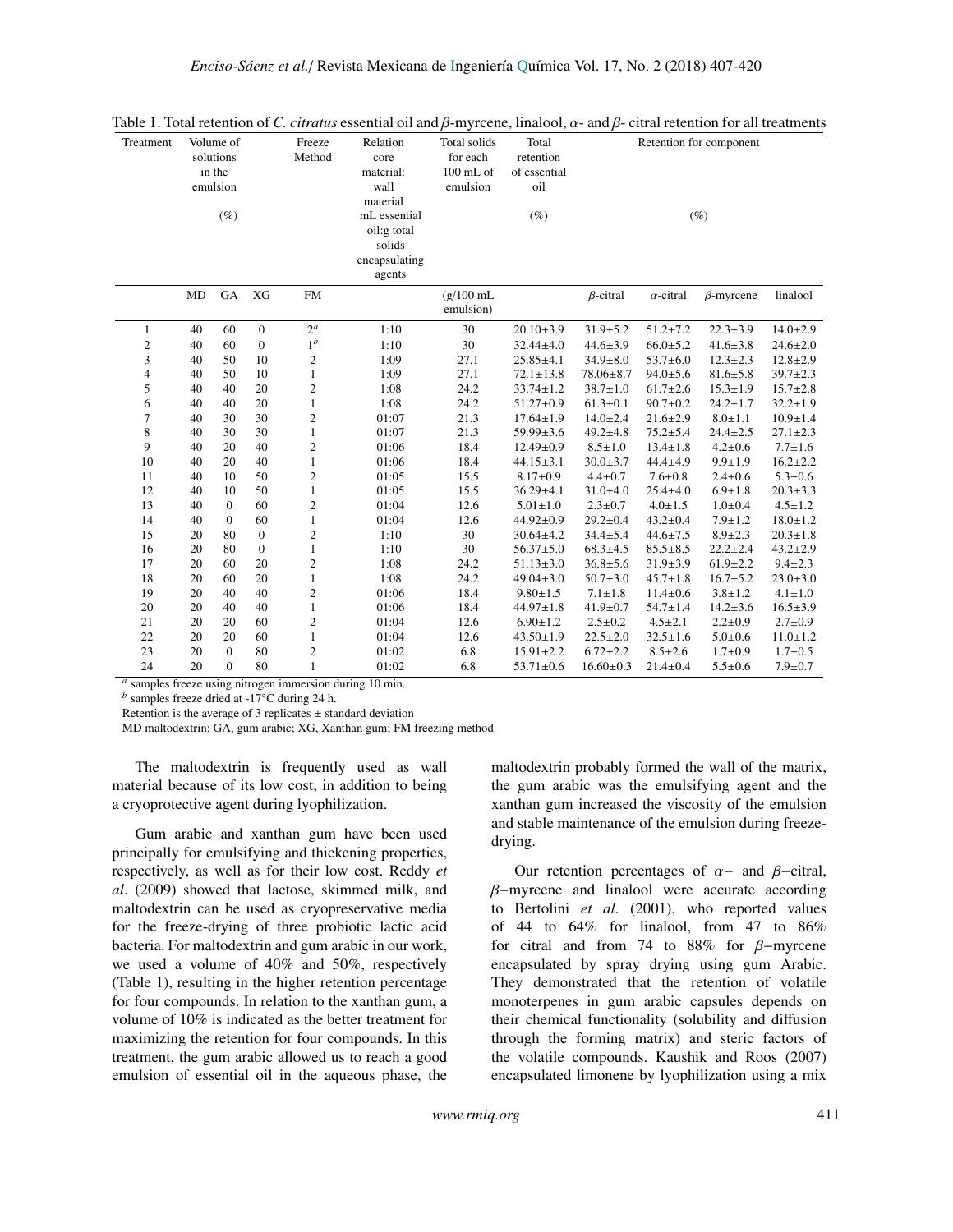of gum arabic, saccharose and gelatin. They found that a relation 0.66:0.17:0.17 for the blend gelatinsaccharose-gum arabic allowed the higher retention of limonene (71%); this retention was similar to the citral retention percentage in this work. On the other hand, Chranioti and Tzia (2014) show that the encapsulation efficiency of an oleoresin was between 48 and 85% by lyophilization, but the higher value was obtained using modified starch and chitosan.

The higher retention percentage was obtained with a blend of 40% maltodextrin, 50% of gum arabic and 10% xanthan gum volumes using a freezing slow method, where a retention for  $\alpha$ –citral and  $\beta$ –citral was of 96% and 78% respectively. While a retention for  $\beta$ -myrcene and linalool was of 81.6 and 39.7% respectively (Table 1). The fact that compounds  $\alpha$ − and  $\beta$ –citral showed a bigger percentage of retention in comparison with β−myrcene and linalool could be because the affinity of the encapsulating agent and the active substance that has to be protected. Bertoloni *et al*. (2001) indicate that compounds that show donator groups of electrons in their molecular structure (such as citral) can form links hydrogen bonds with the surface of compounds that contain hydroxyl groups, as in the case of gum arabic and maltodextrin. The retention of  $\beta$ − myrcene could be due to the union of partial electrostatic interactions between double links of the molecule and the hydrogen available in the contained agent. Thus, these compounds could be associated with the wall material and therefore present greater retentions than the hydrocarbons. The retention of linalool is shown to be probably caused by a synergistic effect through the interaction of encapsulating agents with the electron´s donation groups and for linalool has its higher solubility in water. The linalool has a solubility in water of 1.45 g/L, while citral  $(\alpha$ and  $\beta$ -) and  $\beta$ -myrcene show a water solubility of 0.42 g/L and 0.006 g/ L, respectively (Merck, 2010). The  $\alpha$ -citral presents a higher retention percentage than  $\beta$ -citral. This is probably due to their molecular configuration (Merck, 2010). The aldehyde functional group in  $\beta$ -citral (Z-isomer) generates probably the interaction by a hydrogen bond in a position of steric hindrance, decreasing the possibility of interaction with our encapsulating agents. This case is contrary to the  $\alpha$ -citral which is an *E*−isomer. Ruktanonchai *et al*. (2011) observed different affinities of cyclodextrins (α−cyclodextrin,  $\beta$ -cyclodextrin, and HP- $\beta$ -cyclodextrin) to bind with the *E*−citral and *Z*−citral using molecular modelling and physicochemical characterization.

| Table 2. Total solids effect in emulsion on total        |
|----------------------------------------------------------|
| retention of essential oil in lyophilized microcapsules. |

| Total solids for each<br>100 mL of emulsion | Total retention of<br>essential oil |  |
|---------------------------------------------|-------------------------------------|--|
| $(g/100 \text{ mL emission})$               | $(\%)$                              |  |
| 27.1                                        | 49 a                                |  |
| 24.2                                        | $42$ ab                             |  |
| 21.3                                        | $39$ ab                             |  |
| 30                                          | $38$ ab                             |  |
| 18.4                                        | $33$ bc                             |  |
| 12.6                                        | 27c                                 |  |
| 6.8                                         | 22c                                 |  |
| 15.5                                        | 22 c                                |  |
| LSD                                         | 9.3                                 |  |

Values with different letter in a column are different significantly.

LSD = least minimum difference to  $p \le 0.05$ .

They reported that inclusion complex between *E*−citral and the cyclodextrins was significantly more favourable than *Z*−citral.

Table 2 shows the results of the effect of total solids in the emulsion on the total retention of essential oil in lyophilized microcapsules. The total solids in emulsion had a significant effect ( $p \leq 0.05$ ) on the total retention of essential oil. It was observed that a total solid higher than 27.1 g by 100 mL of emulsion gave the higher total retention of essential oil. These results are according to El Asbahani *et al*. (2015), who showed that maltodextrin-gum arabic-xanthan gum blend is a good encapsulating material for essential oil; however, the content of these in the blend should be optimized.

The statistical effect ( $p \le 0.05$ ) of factors studied in this work are showed in Table 3. The higher retention percentage values for β−myrcene, linalool,  $\alpha$ - and  $\beta$ -citral were obtained by using a slow freezing (Table 3). The slow freezing for 24 h at -17oC allowed obtaining higher retentions than immersion in nitrogen. Ghio *et al*. (2000) reported that when a slow freezing is used, larger crystals are formed, while a faster freezing promotes the building of small crystals with sharpened forms that can break the emulsion. Choi *et al*. (2004) reported that the freezing process can break the particles and provoke the liberation of compound of the lyophilized samples. At a slow rate of freezing, the cryoprotectant (maltodextrin) can migrate to the concentrated phase liquid and prevent droplet aggregation. This mechanism cannot occur during fast freezing, when the cryoprotectants do not have enough time to diffuse completely, resulting in poor dispersion. The addition of a suitable amount of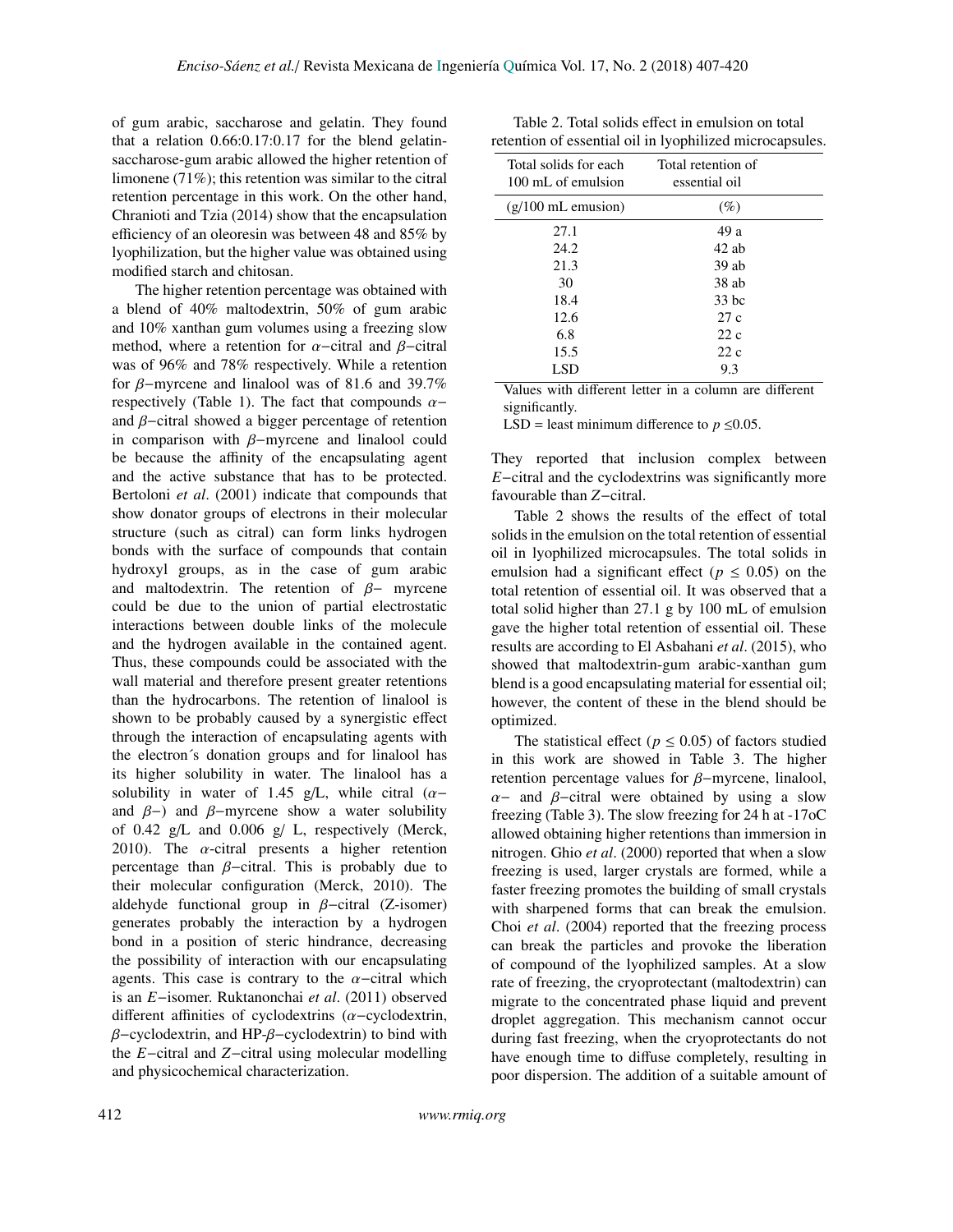cryoprotectant at a high freezing rate, however, can improve such problems (Lee *et al*., 2009).

| on marvia and recentions for $\rho$ infreenced manager and $\rho$ extraits<br>Retention $(\%)$ |                    |                      |                   |                   |  |  |  |
|------------------------------------------------------------------------------------------------|--------------------|----------------------|-------------------|-------------------|--|--|--|
|                                                                                                |                    |                      |                   |                   |  |  |  |
| Factor                                                                                         | $\beta$ -myrcene   | Linalool             | $\beta$ -citral   | $\alpha$ -citral  |  |  |  |
| Freezing method                                                                                |                    |                      |                   |                   |  |  |  |
| Slow <sup>1</sup>                                                                              | 15.0 $a^n$         | $22.7^a$<br>$42.3^a$ |                   | $59.5^a$          |  |  |  |
| Fast <sup>m</sup>                                                                              | 10.1a              | 8.9 <sub>b</sub>     | 15.7 b            | 22.3 <sub>b</sub> |  |  |  |
| LSD $(0.05)^q$                                                                                 | 4.9                | 3.0                  | 8.6               | 12.3              |  |  |  |
| Gum Arabic                                                                                     |                    |                      |                   |                   |  |  |  |
| $\overline{0}$                                                                                 | 4.0 <sub>d</sub>   | 7.0 <sub>d</sub>     | 11.6d             | 17.0 <sub>b</sub> |  |  |  |
| 10                                                                                             | 4.6 cd             | 10.4 cd              | 13.3d             | 20.9 <sub>b</sub> |  |  |  |
| 20                                                                                             | 5.3 cd             | 9.4 cd               | 17.8 cd           | 22.9 <sub>b</sub> |  |  |  |
| 30                                                                                             | 16.2 <sub>b</sub>  | 19.0 <sub>b</sub>    | 31.6 bc           | 48.4 a            |  |  |  |
| 40                                                                                             | 14.4 b             | 17.0 bc              | 33.9 bc           | 57.6 a            |  |  |  |
| 50                                                                                             | $23.0$ ab          | 28.4 a               | 63.7 a            | 74.7 a            |  |  |  |
| 60                                                                                             | 29.4 a             | 17.9 <sub>b</sub>    | $41.0$ ab         | 55.9 a            |  |  |  |
| 80                                                                                             | 14.2 bc            | 29.5 a               | 47.9 a            | 65.9 a            |  |  |  |
| LSD(0.05)                                                                                      | 7.3                | 6.4                  | 12.6              | 19.5              |  |  |  |
| Maltodextrin (%)                                                                               |                    |                      |                   |                   |  |  |  |
| 20                                                                                             | 10.8a              | 12.15 b              | 26.4a             | 38.3 a            |  |  |  |
| 40                                                                                             | 13.4 a             | 17.6 a               | 30.7 a            | 42.1 a            |  |  |  |
| LSD(0.05)                                                                                      | 5.7                | 4.8                  | 11.0              | 15.7              |  |  |  |
| Gum Xanthan (%)                                                                                |                    |                      |                   |                   |  |  |  |
| $\theta$                                                                                       | 18.9 <sub>b</sub>  | $23.2$ ab            | 43.6 ab           | 51.0 bc           |  |  |  |
| 10                                                                                             | 23.0 ab            | 28.4 a               | 63.7 a            | 74.7 ab           |  |  |  |
| 20                                                                                             | 30.3 a             | 20.2 <sub>b</sub>    | 46.9 ab           | 78.3 a            |  |  |  |
| 30                                                                                             | 16.2 <sub>bc</sub> | 19.0 <sub>bc</sub>   | 31.6 bc           | 48.4 cd           |  |  |  |
| 40                                                                                             | 8.0 cd             | 10.5d                | 19.9 cd           | 30.2 de           |  |  |  |
| 50                                                                                             | 4.6d               | 10.3 cd              | 13.3 d            | 20.9 e            |  |  |  |
| 60                                                                                             | 4.0 <sub>d</sub>   | 7.8 <sub>d</sub>     | 13.5d             | 16.5e             |  |  |  |
| 80                                                                                             | 3.6d               | 5.4 d                | 12.0 <sub>d</sub> | 17.1 e            |  |  |  |
| LSD(0.05)                                                                                      | 7.4                | 6.4                  | 13.3              | 19.9              |  |  |  |

Table 3. Effect of the freezing method, gum arabic volume, xanthan gum volume and maltodextrin volume agents on individual retentions for  $\beta$ -myrcene, linalool,  $\alpha$ - and  $\beta$ - citral.

<sup>1</sup> frozen samples at  $-17^{\circ}$ C for 24 h.

*<sup>m</sup>* frozen samples by nitrogen immersion during 10 min.

*<sup>n</sup>* Values with different letter for each in a column are different significantly.

*q* LSD = least minimum difference to  $p \le 0.05$ .

Figure 1 shows the microphotographs of solid matrix obtained by lyophilization using different conditions, where the matrix structure and porous of the lyophilized matrix can also be observed. The porous structure and irregular particles that resemble flakes with sharp and broken glass-like surfaces were obtained that because grinding. Similar results were reported by Cano-Higuita *et al*. (2015), who lyophilized curcumin using gum arabic, a binary blend of maltodextrin and modified starch, or a ternary mixture of gum arabic, maltodextrin and modified

starch. Figure 1a corresponds to a mix between 50% gum arabic, 40% maltodextrin and 10% xanthan gum by using a slow freezing process, in which a higher retention of  $\alpha$  – and  $\beta$ –citral was observed. In Figure 1a, we can observe the diameter of the pore in the structure matrix varied between 0.16 and 0.64 m, while for lower retention of and  $\beta$ -citral (0% gum arabic, 40% maltodextrin and 60% xanthan gum using fast freezing) the porous diameter varied between 0.16 and 1.14 m (Figure 1b). These pores probably correspond to spaces occupied by essential oil content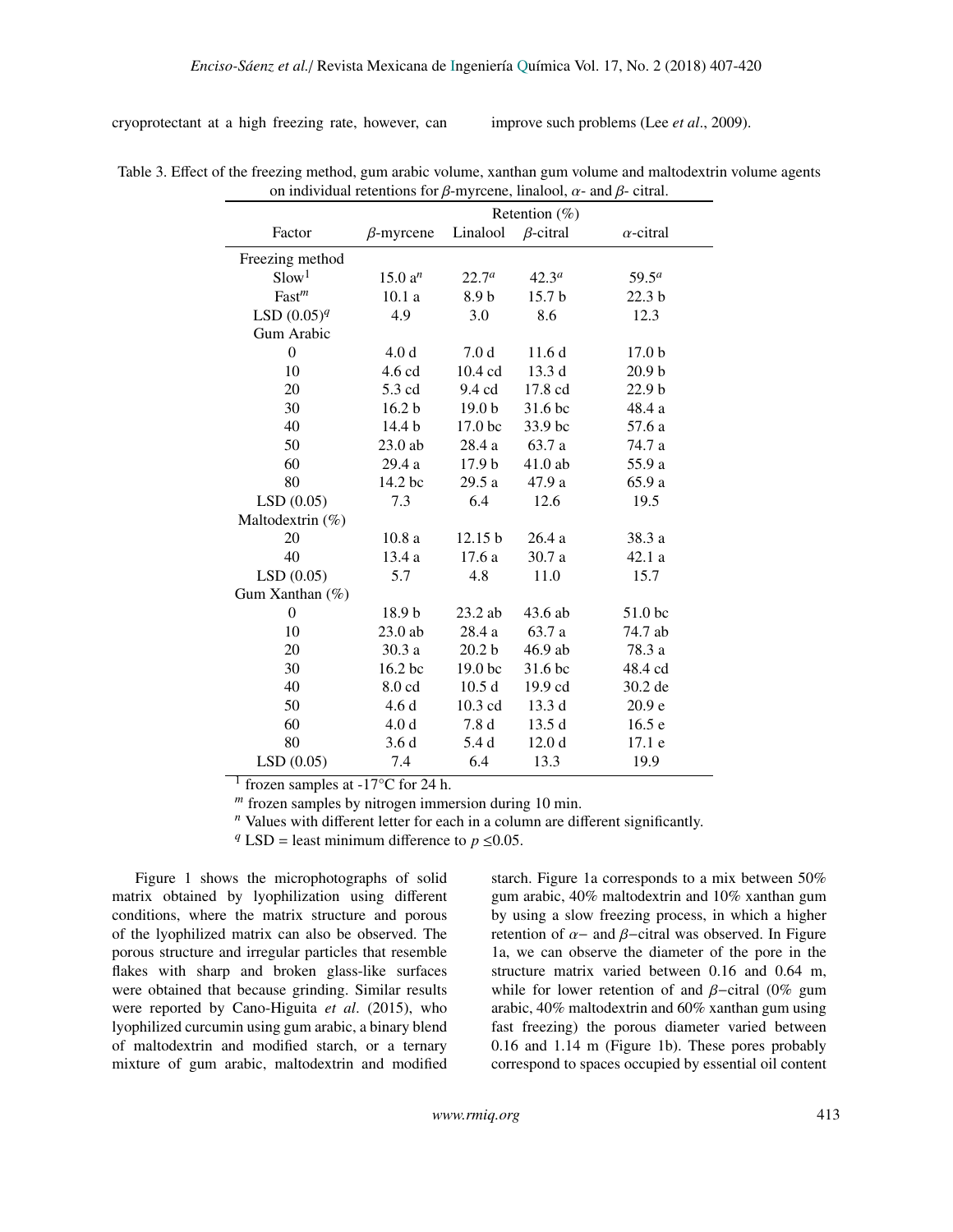

Fig. 1. Microphotography of solid matrix after lyophilization using a) 50% gum arabic, 40% maltodextrin and 10% xanthan gum (with higher retention of  $\alpha$  and  $\beta$  citral) using a slow freezing, b) 0% gum arabic, 40% maltodextrin y 60% xanthan gum (with lower retention of  $\alpha$  and  $\beta$  citral) using a fast freezing, and c) 50% gum arabic, 40% maltodextrin and 10% xanthan gum using a fast freezing.

in the structure matrix solid lyophilized. In the microphotographs, one observes that cavernous structure in the structure matrix solid lyophilized increases when the faster freezing method is used (Figure 1c).

Consequently, the essential oil in the inner surface of the solid matrix probably evaporated more easily than in the slow freezing process (Figure 1a), where samples showed a higher cavernous structure. Jafari *et al*. (2006, 2008) reported that for a good retention of the essential oil drops of essential oil should have a diameter lower than 1  $\mu$ m, as in the case of Figure 1a. When the diameter of the drop is higher, however, the emulsion could to collapse making the drops of essential oil can to increase of size, reducing the retention percentage (Figure 1b). Soottintantawat *et al*. (2005a) show that when the diameter of the drop grows, the retention percentage of d-limonene decreases. Topography, form, and size of the pore found are also shown in the microphotographs. In addition, in the structure matrix solid lyophilized a glassy - amorph microstructure of the sample is observed in them, without apparent crevices. This solid, flat and crackless microstructure could be allow the entrapment of aromatic compounds and protect them when they are submitted to heat and oxygen as reported by Kaushik and Roos (2007).

The retention percentage of β−myrcene, linalool, β−citral and α−citral (*<sup>p</sup>* <sup>≤</sup> <sup>0</sup>.05) was influenced statistically by the gum arabic (Table 3). The higher values of these compounds were obtained with an emulsion containing 50% of gum arabic. When the gum arabic content was lower than 50%, the retention percentage decreased for all compounds. The maltodextrin had a statistical effect on the retention of linalool but not on  $\beta$ -myrcene,  $\beta$ -citral and  $\alpha$ -citral (Table 3), while xanthan gum had an effect on the retention of  $\beta$ −myrcene, linalool,  $\beta$ −citral and  $\alpha$ −citral  $(p \le 0.05)$ . The higher values of retention percentage were obtained using 10% or 20% of xanthan gum.

### <span id="page-7-0"></span>*3.2 Release kinetic of compounds during storage*

The kinetic of release controlled of  $\alpha - \beta$ -citral, β−myrcene and linalool is shown in Figure 2. The four compounds show an exponential decrease in the liberation during storage, which was faster in the first 48 h. Relative retention  $(RR)$  of  $\alpha$ - and β−citral decreases faster than β−myrcene and linalool. The same behavior was obtained for all treatments during storage. After 96 h, the relative retention of compounds had a variation between 0.2 and 0.4 for all compounds. In the case of the release controlled of encapsulated compounds by spray drying, an exponential liberation has been reported, but little information is known about the liberation in lyophilized samples. Soottitantawat *et al*. (2005b) analyzed the liberation of l-menthol obtained by spray drying at 43ºC with different relative humidity by using gum Arabic and modified starch (CAPSU and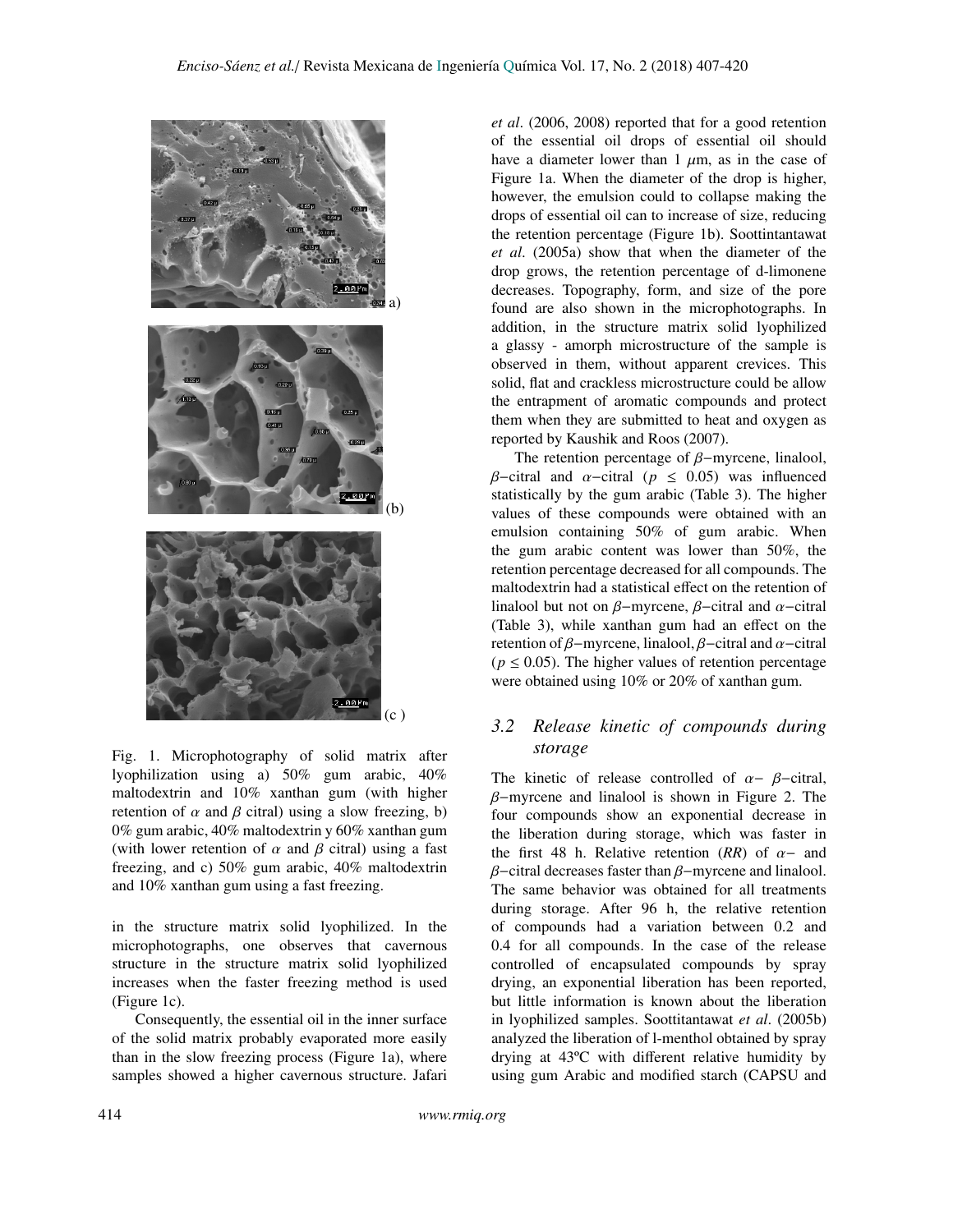

Fig. 2. Release kinetics of volatile compounds of *Cymbopogon citratus* essential oils microencapsulated by lyophilization using a blend (v:v:v) of maltodextrin (40%), gum arabic (50%) and xanthan gum (10%) and a slow freezing method ( $\Diamond$ -β-myrcene,  $\Delta$ - linalool, o  $-\beta$ -citral and  $\Box$ -α citral) during storage.



Fig. 3. Release kinetics of  $\alpha$  and  $\beta$ -citral compounds of *Cymbopogon citratus* essential oil microencapsulated by lyophilization using a) a blend of maltodextrin  $(40\%)$  - gum arabic  $(50\%)$  and xanthan gum  $(10\%)$ , and b) a blend of maltodextrin (20%) - gum Arabic  $(40\%)$  - xanthan gum  $(20\%)$ ; using  $\Box$  fast freezing and  $\Diamond$  slow freezing.

Hi-CAP-100) as encapsulating agents. They found release kinetics similar to our results for others treatments. Sigha *et al*. (2001) analyze the liberation of limonene and n-ethyl hexanoate encapsulated by inclusion and spray drying in β−cyclodextrin using gum arabic as an emulsifier. Liberation of n-ethyl hexanoate was between 0.2 and 0.6 after 30 days and between 0.4 and 0.9 for limonene. The difference with our results could be caused by the type of encapsulating agent and encapsulation method used

which they were different. Relative liberation of  $\alpha$ -, β−citral, β−myrcene and linalool of the compounds of *C. citratus* was adjusted to Avrami´s equation. The parameters of Avrami´s equation for all treatments are shown in Table 4. The parameter "n" varied between 0 and 0.61. These values are similar to Phunpee *et al*. (2017), who reported values between 0.52 and 0.65 for citral encapsulation by spray drying. Values of  $n < 1$  indicated that release corresponds to the diffusion-limited kinetic model. The mechanism of molecular diffusion can be explained by the low presence of water in the powder, which interacts with the polar surface of the encapsulating agents, then during storage, compounds of essential oil could be replaced by water. In microspheres/microcapsules, the values of *n* indicate the following release mechanisms: for  $n \leq 0.43$ , the dominant release mechanism is the Fickian diffusion (case I transport);  $0.43 \le n <$ <sup>0</sup>.85 indicates the diffusion and the swelling release mechanism (non-Fickian or anomalous transport); and  $n \geq 0.85$  corresponds to zero order release kinetics (case II transport) (Maderuelo *et al*., 2011; Siepmann and Peppas, 2001). Figure 3 shows the effect of the freezing method in the release of  $\alpha$ - and  $\beta$ -citral (addition of both retentions) during storage in two different matrices. In addition, in this figure we can see that faster freezing allowed a faster release of  $\alpha$  – and  $\beta$ –citral. This speed of freezing, however, is constant until the end of 198 h of treatment. In the first hours at beginning of storage, the release compounds could depend only of composition of encapsulating agent and after, release compound could also to depend of freezing method when the moisture gradient to core of structure matrix increase.

The lyophilized samples tended to an equilibrium and absorbed water with the environment, firstly in external layers when it was in contact with a water of environment which was of 75% of moisture. The release of bioactives from encapsulating agents involves three stages: (a) surface release, (b) diffusion through swollen matrix, and finally (c) erosion of the matrix (Peng *et al*., 2010). Therefore, one can assume that when lyophilized samples are hydrated in their first layers, the release of essential oil begins because a high water concentration gradient is created between the surface and the structure matrix solid lyophilized center. This high gradient then decreases with time because of the water diffusion to the interior of the matrix solid lyophilized causing stability loss in the system and the release of the compounds of the essential oil.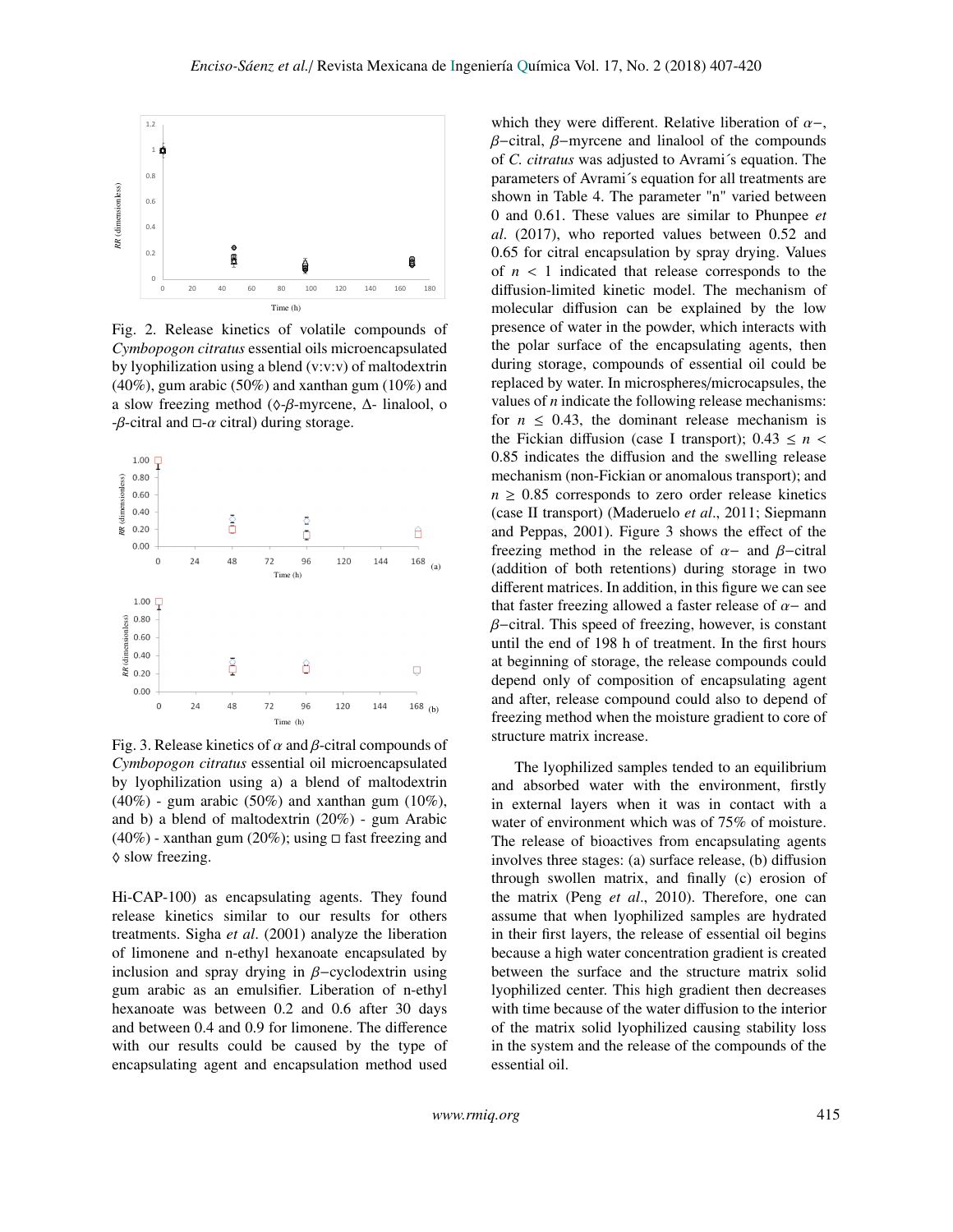| Volume of solutions in the emulsion $(\%)$ |              |                  |                  |                 |                       | Constants         |  |  |
|--------------------------------------------|--------------|------------------|------------------|-----------------|-----------------------|-------------------|--|--|
| Treatment                                  | Maltodextrin | Gum arabic       | Xanthan gum      | Freezing method | $k(h^{-1})$           | n (dimensionless) |  |  |
| 1                                          | 40           | 60               | $\boldsymbol{0}$ | $2^{\alpha}$    | 0.212                 | 0.1631            |  |  |
| $\overline{c}$                             | 40           | 60               | $\boldsymbol{0}$ | $1^b$           | 0.0098                | 0.6089            |  |  |
| 3                                          | 40           | 50               | 10               | $\overline{c}$  | $2.80 \times 10^{-2}$ | 0.2663            |  |  |
| 4                                          | 40           | 50               | 10               |                 | $3.7 \times 10^{-1}$  | 0.1753            |  |  |
| 5                                          | 40           | 40               | 20               | $\overline{2}$  | $1.3 \times 10^5$     | 0.0483            |  |  |
| 6                                          | 40           | 40               | 20               |                 | $3.44 \times 10^{-2}$ | 0.4272            |  |  |
| $\overline{7}$                             | 40           | 30               | 30               | $\overline{c}$  | $1.26 \times 10^{-1}$ | 0.1877            |  |  |
| $\,$ 8 $\,$                                | 40           | 30               | 30               |                 | 1.4367                | 0.0840            |  |  |
| 9                                          | 40           | 20               | 40               | $\overline{c}$  | $4.5 \times 10^{7}$   | 0.0133            |  |  |
| $10\,$                                     | 40           | 20               | 40               | 1               | $2.0 \times 10^{6}$   | 0.0242            |  |  |
| 11                                         | 40           | $10\,$           | 50               | $\overline{2}$  | $1.8 \times 10^5$     | 0.0045            |  |  |
| 12                                         | 40           | $10\,$           | 50               |                 | $1.96 \times 10^{-2}$ | 0.2349            |  |  |
| 13                                         | 40           | $\boldsymbol{0}$ | 60               | $\overline{c}$  | $1.96 \times 10^{-2}$ | 0.2335            |  |  |
| 14                                         | 40           | $\boldsymbol{0}$ | 60               |                 | $8.0 \times 10^5$     | 0.0154            |  |  |
| 15                                         | 20           | 80               | $\boldsymbol{0}$ | $\overline{c}$  | $6.2 \times 10^{5}$   | 0.0217            |  |  |
| 16                                         | 20           | 80               | $\mathbf{0}$     |                 | $9.3 \times 10^{-2}$  | 0.2393            |  |  |
| 17                                         | 20           | 60               | 20               | $\overline{c}$  | $1.9 \times 10^5$     | 0.0566            |  |  |
| 18                                         | 20           | 60               | 20               | 1               | $3.1 \times 10^{4}$   | 0.0385            |  |  |
| 19                                         | 20           | 40               | 40               | $\overline{c}$  | $2.4 \times 10^{-2}$  | 0.2682            |  |  |
| 20                                         | 20           | 40               | 40               |                 | $2.0 \times 10^3$     | 0.0273            |  |  |
| 21                                         | 20           | 20               | 60               | $\overline{c}$  | $1.1 \times 10^{-1}$  | 0.0000            |  |  |
| 22                                         | 20           | 20               | 60               | 1               | $1.2 \times 10^{6}$   | 0.0389            |  |  |
| 23                                         | 20           | $\boldsymbol{0}$ | 80               | 2               | $2.81 \times 10^{-2}$ | 0.4151            |  |  |
| 24                                         | 20           | $\theta$         | 80               |                 | $1.08 \times 10^{-2}$ | 0.5191            |  |  |

Table 4. k and n values of Avrami´s equation for the retention relative percentage of *Cymbopogon citratus* essential oil encapsulated by lyophilization for all treatments.

*a* frozen samples by nitrogen immersion during 10 min.

 $<sup>b</sup>$  frozen samples at -17 $\rm ^{\circ}C$  for 24 h.</sup>

The liberation constant (k) of Avrami´s equations varied between 0.0098 and  $4.7 \times 10^7$  h<sup>-1</sup> (Table 4)<br>in our treatments, Phunnee *et al.* (2015) encapsulated in our treatments. Phunpee *et al*. (2015) encapsulated  $\alpha$ − and  $\beta$ − citral by spray drying using  $\alpha$ −,  $\beta$ − and γ−cyclodextrins (CD).

They showed that during storage the  $β$ –CD complexes exhibited slower release rates than the  $\gamma$ −CD, and  $\alpha$ −CD complexes; citral release was consistent with the limited diffusion kinetic model. Shiga *et al*. (2001) determined the release of dlimonene and n-ethyl-hexanoate with different agents  $(\beta$ CD-GA-MD). They obtained release constants from  $1.86 \times 10^{-14}$ /h to  $1.20 \times 10^{3}$ /h for d-limonene and<br>hetween  $1.23 \times 10^{-3}$ /h and  $5.62 \times 10^{-3}$ /h for n-ethyl between  $1.23 \times 10^{-3}$ /h and  $5.62 \times 10^{-3}$ /h for n-ethyl<br>hexanoate. The differences between constants could be hexanoate. The differences between constants could be due to the drying technique used (spray drying versus lyophilization), to the agent type (cyclodextrin versus gum arabic, xanthan gum and maltodextrin), and the temperature and relative humidity in equilibrium (water activity) during storage. Baranauskiene *et al*. (2007) found that the capacity of union between aromatic compounds with a different modified starch matrix for encapsulating drops of essential oil of *Mentha piperita* is dependent on water activity, and the release of aromatic contained in dust during storage increases with the water activity.

### **Conclusions**

In this study it was possible to encapsulate the essential oil of *C. citratus* by lyophilization using slow freezing and different volumes of encapsulating agent blends. The blend of 50% of gum arabic, 40% of maltodextrin and 10% of xanthan gum volumes allowed us to obtain the maximum percentage of retention of  $\alpha$ - citral,  $\beta$ -citral,  $\beta$ -myrcene and linalool (94%, 78%, 81% and 40%, respectively).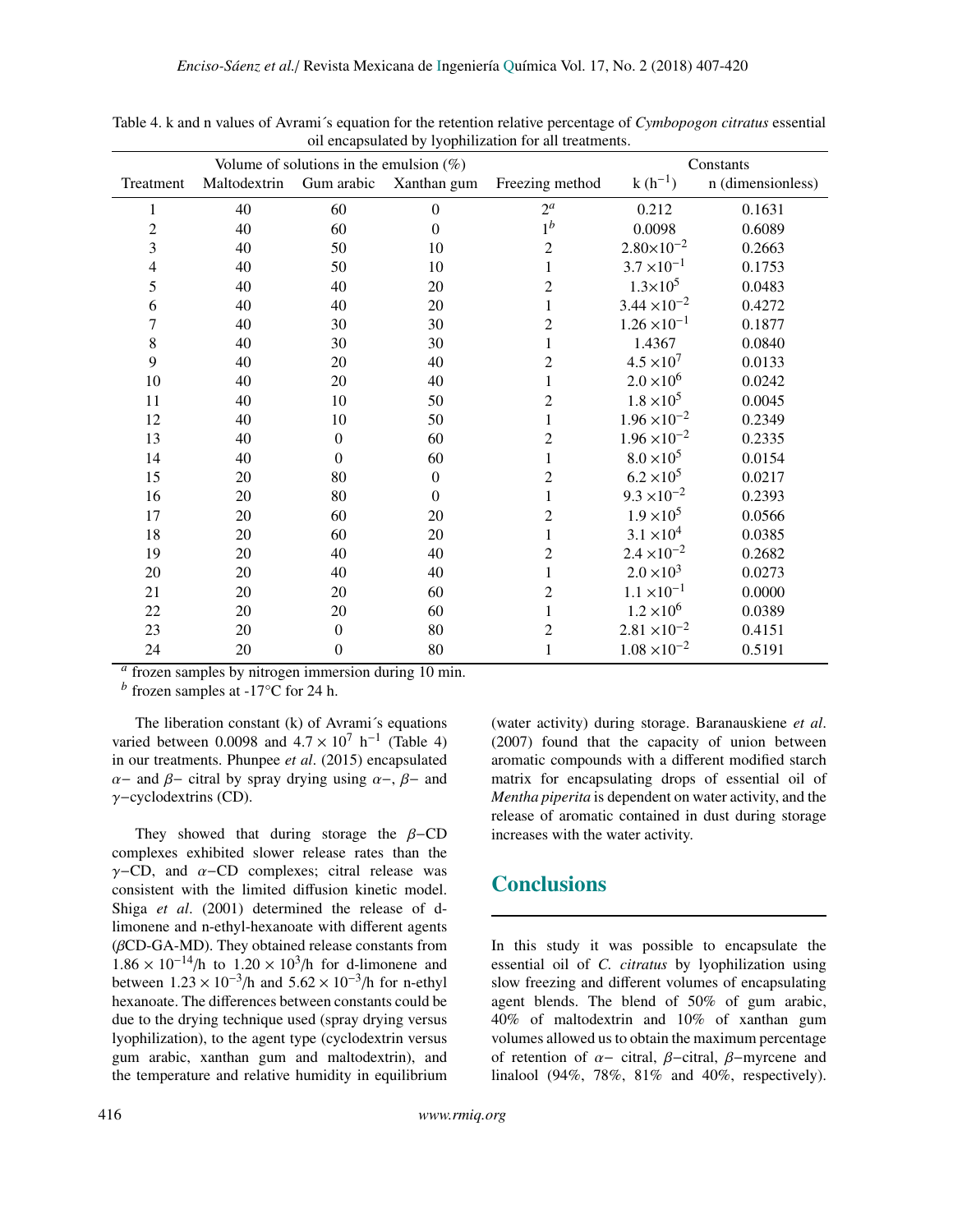These results allow us to suggest that the quality of the essential oil can be maintained in good condition after encapsulation by lyophilization. The release of those volatile compounds during storage was exponential, and the data could be adjusted to Avrami's model. Finally, the technology used in this study gives important knowledge for future research with a view to producing on an industrial scale.

### *Acknowledgements*

This research was financed by the Tecnológico Nacional de México. Borras-Enriquez thanks the Consejo Nacional de Ciencia y Tecnología (CONACyT, México) for the scholarship granted to him. The authors also thank to Guadalupe NIETO, ECOSUR-Tapachula (México) for the support with the scanning electron microscopy technique.

### *Nomenclature*

- EE Encapsulation efficiency, %
- ER Encapsulation retention, %
- GA Gum arabic
- GC Gas chromatography
- K Constant,  $h^{-1}$
- MD Maltodextrin 10DE
- MS Mass spectrometry
- n Exponent of time, dimensionless
- R Retention, %
- RR Retention relative, dimensionless
- t Time of storage , h
- XG Xanthan gum

# **References**

- Baranauskiene, R., Bylaite, E., Ukauskaite, J. and Venskutonis, R. (2007). Flavor retention of peppermint (*Mentha piperita* L.) essential oil spray-dried in modified starches during encapsulation and storage. *Journal of Agricultural and Food Chemistry 55*, 3027- 3036. DOI: 10.1021/jf062508c.
- Bertolini, A., Siani, A. and Grosso, C. (2001). Stability of monoterpenes encapsulated in gum arabic by spray-drying. *Journal of Agricultural and Food Chemistry 49*, 780-785. DOI: 10.1021/jf000436y.
- Cano-Higuita, D.M., Malacrida, C.R. and Telis, V.R.N. (2015). Stability of curcumin microencapsulated by spray and freeze drying in binary and ternary matrices of maltodextrins, gum arabic and modified starch. *Journal of Food Processing and Preservation 39*, 2049-2060. DOI:10.1111/jfpp.12448
- Choi, M.G., Briancon, S., Andrieu, J., Min, S.G. and Fessi, H. (2004). Effect of freeze-drying process conditions on the stability of nanoparticles. *Drying Technology 22*, 335-346. DOI: 10.1081/DRT-120028238?journalCode=ldrt20.
- Choi, M.J., Geun-Pyo, H., Briancon, S., Fessi, H., Lee, M.Y. and Min, S.G. (2008). Effect of a high-pressure-induced freezing process on the stability of freeze-dried nanocapsules. *Drying Technology 26*, 1199-1207. DOI: 10.1080/07373930802306979
- Chranioti, C. and Tzia, C. (2013). Binary mixtures of modified starch, maltodextrin and chitosan as efficient encapsulating agents of fennel oleoresin. *Food and Bioprocess Technology 6*, 3238-3246. DOI: 10.1007/s11947-012-0966-7.
- Chranioti, C. and Tzia, C. (2014). Arabic gum mixtures as encapsulating of freeze dried fennel oleoresin products. *Food and Bioprocess Technology 7*, 1057-1065. DOI: 10.1007/s11947-013-1074-z.
- Cortes-Rojas, D.F., Souza, C.R.F. and Oliveira, W.P. (2014). Encapsulation of eugenol rich clove extract in solid lipid carriers. *Journal of Food Engineering 127*, 34-42. DOI: 10.1016/j.jfoodeng.2013.11.027.
- Dima, C., Patrascu, L., Cantaragiu, A., Alexe, P. and Dima, S. (2015). The kinetics of the swelling process and the release mechanisms of *Coriandrum sativum* L. essential oil from chitosan/alginate/inulin microcapsules. *Food Chemistry 195*, 39-48. DOI: 10.1016/j.foodchem.2015.05.044
- Do Vale Morais, A.R., Do Nascimento Alencar, Xavier Junio, F.H., de Oliveira, C.M., Rodrigues Marcelina, H., Barratt, G. and Fessi, H.E. (2016). Freeze-drying of emulsified systems: A review. *International Journal of Pharmaceutics 503(1-2)*, 102-114. DOI:10.1016/j.ijpharm.2016.02.047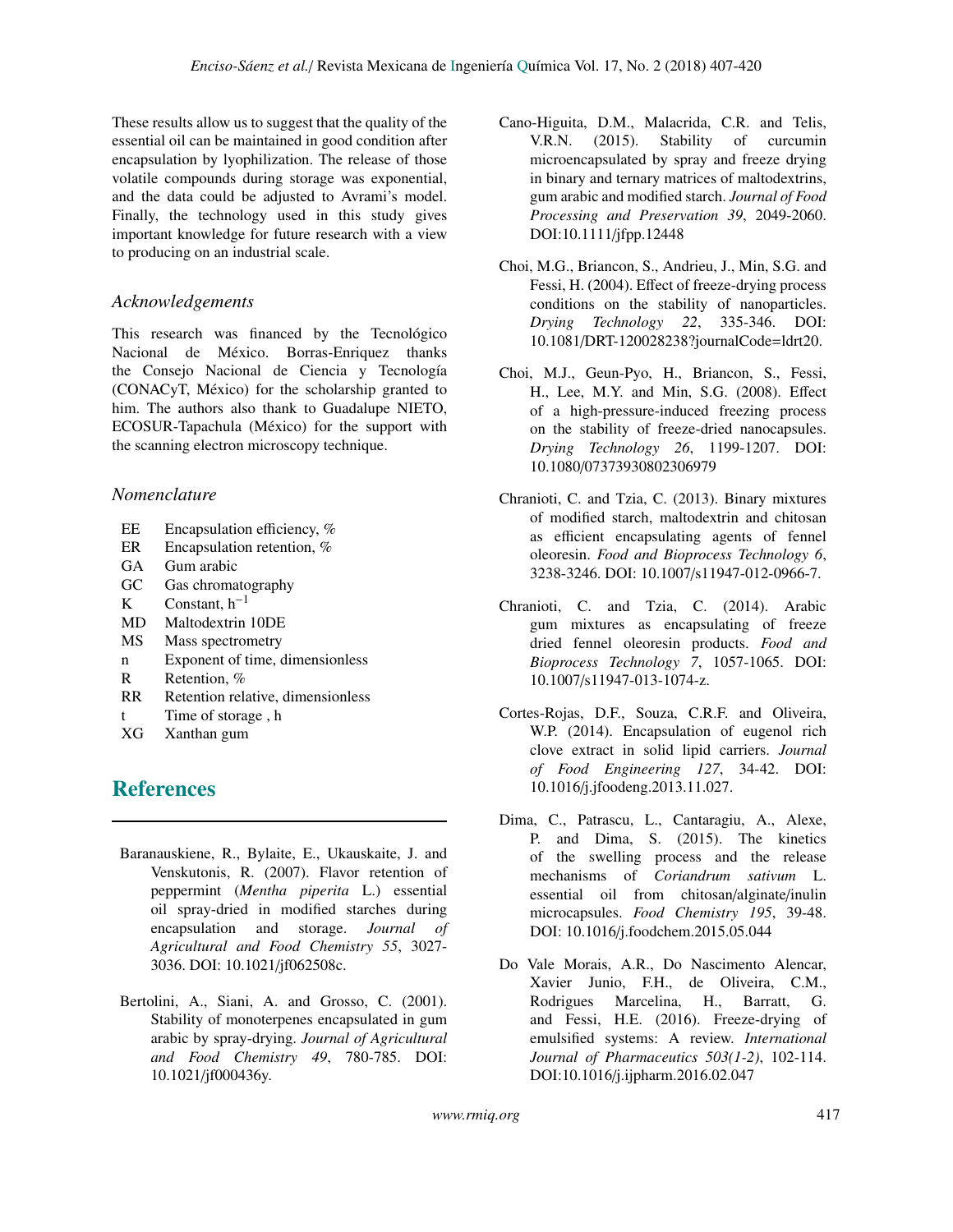- El Asbahani, A., Miladi, K., Badri, W., Ait Addi, E.H., Casabianca, H., El Mousadik, A., Hartmann, D., Jilale, A., Renaud, F.N.R. and Elaissari, A. (2015). Essential oils: From extraccion to encapsulation. *International Journal of Pharmaceutics 483*, 220-243. DOI: 10.1016/j.ijpharm.2014.12.069.
- Fernandes, R.V.B., Marques, G.R., Borges, S.V., and Botrela, D.A. (2014). Effect of solids content and oil load on the microencapsulation process of rosemary essential oil. *Industrial Crops and Products 58*, 173-181. DOI: 10.1016/j.indcrop.2014.04.025
- Fuentes-Ortega, T., Martínez-Vargas, S.L., Cortés-Camargo, S., Guadarrama-Lezama, A.Y., Gallardo-Rivera, R., Baeza-Jiménez, R., and Pérez-Alonso, C. (2017). Effects of the process variables of microencapsulation sesame oil (*Sesamum indica* L.) by spray drying. *Revista Mexicana de Ingeniería Química 16*, 477-490. http://rmiq.org/ojs/index.php/rmiq/article/view/ 19/4.
- Gautam, M. and Agrawal, M. (2017). Influence of metals on essential oil content and composition of lemongrass (*Cymbopogon citratus* (D.C.) Stapf.) grown under different levels of red mud in sewage sludge amended soil. *Chemosphere 175*, 315-322. DOI: 10.1016/j.chemosphere.2017.02.065
- Ghio, S., Barresi, A. and Rovero, G. (2000). A comparison of evaporative and conventional freezing prior to freezedrying of fruits and vegetables. *Food and Bioproducts Processing 78*, 187-192. DOI: 10.1205/09603080051065287.
- Ingvarsson, P.T., Yang, M., Nielsen, H.M., Rantanen, J. and Foged, C. (2011). Stabilization of liposomes during drying. *Expert Opinion on Drug Delivery 8*, 375-388. DOI: 10.1517/17425247.2011.553219
- Jafari, S.M., He, Y. and Bhandari, B. (2006). Nano-emulsion production by sonication and microfluidization - a comparison. *International Journal of Food Properties 9*, 475-485. DOI: 10.1080/10942910600596464.
- Jafari, S.M., Assadpoor, E., He, Y. and Bhandari, B. (2008). Re-coalescence of emulsion

droplets during high-energy emulsification. *Food Hydrocolloids 22*, 1191-1202. DOI: 10.1016/j.foodhyd.2007.09.006.

- Kaushik, V. and Roos, Y. (2007). Limonene encapsulation in freeze-drying of gum Arabic-sucrose-gelatin systems. *LWT - Food Science and Technology 40*, 1381-1391. DOI: 10.1016/j.lwt.2006.10.008.
- Kujur, A., Kiran, S., Debey, N.K. and Prakash, B. (2017). Microencapsulation of *Gaultheria procumbens* essential oil using chitosancinnamic acid microgel: Improvement of antimicrobial activity, stability and mode of action. *LWT - Food Science and Technology 86*, 132-138. DOI: 10.1016/j.lwt.2017.07.054
- Kumar Reddy, K.B.P., Awasthi, S.P., Madhu, A.N., and Prapulla, S.G. (2009). Role of cryoprotectants on the viability and functional properties of probiotic lactic acid bacteria during freeze drying. *Food Biotechnology 23*, 243-265. DOI: 10.1080/08905430903106811
- Leimann, F.V., Goncalves, O.H., Mahado, R.A.F. and Bolzan, A. (2009). Antimicrobial activity of microencapsulated lemongrass essential oil and the effect of experimental parameters on microcapsules size and morphology. *Materials Science and Engineering: C 29*, 430-436. DOI: 10.1016/j.msec.2008.08.025.
- Maderuelo, C., Zarzuelo, A., and Lanao, J.M. (2011). Critical factor in the release of drugs from sustained release hydrophilic matrices. *Journal of Controlled Release 154*, 2-19. DOI: 10.1016/j.jconrel.2011.04.002.
- Martínez, M.L., Curti, M.I., Roccia, P., Llabot, J. M., Penci, M.C., Bodoira, R.M., and Ribotta, P.D. (2015). Oxidative stability of walnut (*Juglans regia* L.) and chia (*Salvia hispanica* L.) oils microencapsulated by spray drying. *Powder Technology 270*, 271-277.
- Moreira Ribeiro, F.W., da Silva Laurentino, L., Alves, C.R., Rocha Bastos, M.S., Correia da Costa, J.M., Matos Canuto, K. and Ferro Furtado, R. (2015). Chemical modification of gum arabic and its application in the encapsulation of *Cymbopogon citratus* essential oil. *Journal of Applied Polymer Science 132*, 41519. DOI:10.1002/app.41519.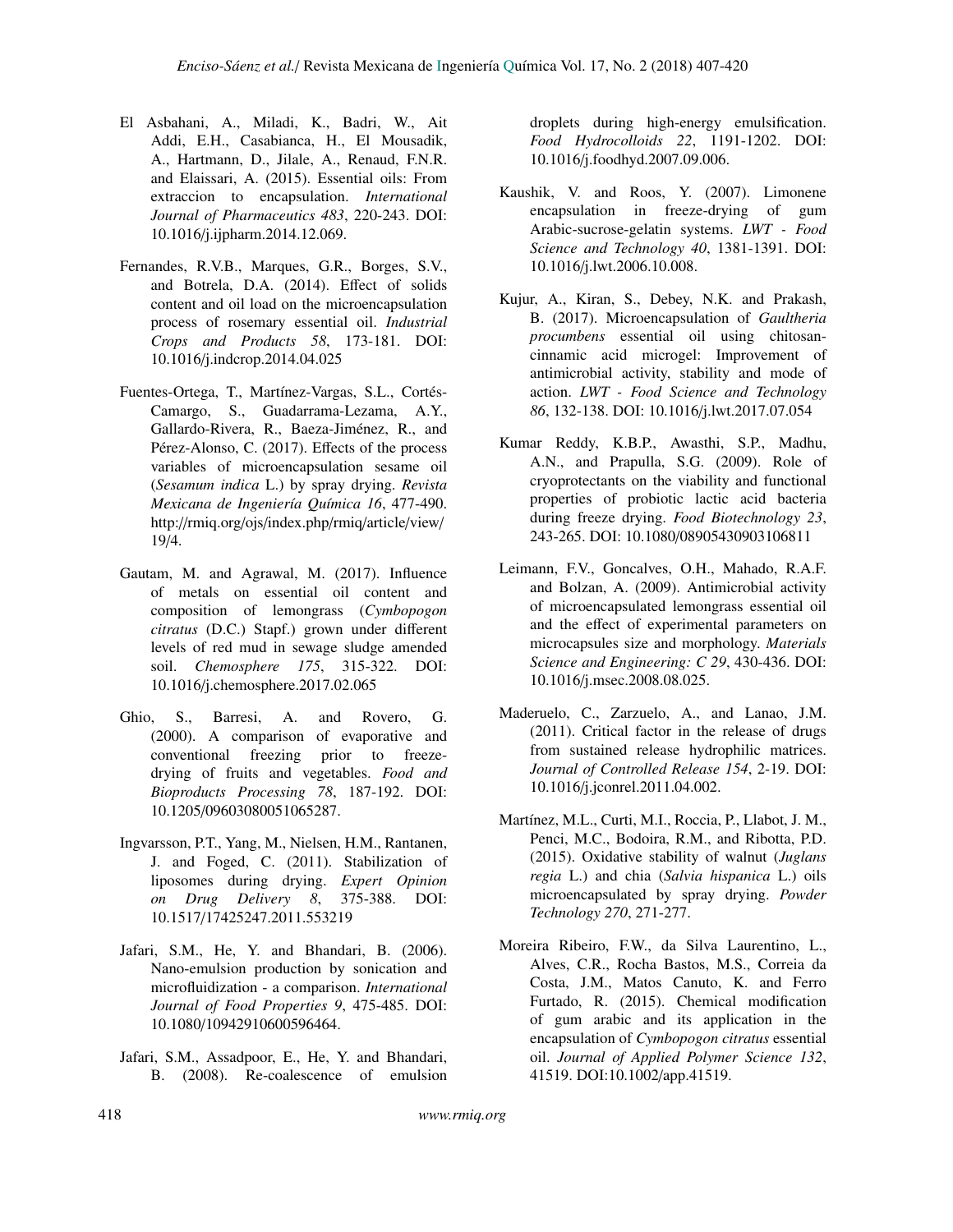- Merck Index: An Encyclopedia of Chemicals, Drugs, and Biologicals, 12th ed.; Budavari, S.; O'Neal, M.J., Smith, A., Heckelman, P.E., Kinneary, J.F. Eds. Merck and Co.: Whitehouse Station, NJ.
- Peng, H., Xiong, H., Li, J., Xie, M., Liu, Y., Bai, C., and Chen, L. (2010). Vanillin cross-linked chitosan microspheres for controlled release of resveratrol. *Food Chemistry 121*, 23-28. DOI: 10.1016/j.foodchem.2009.11.085
- Poonpaiboonpipat, T., Pangnakorn, U., Suvunnamek, U., Teerarak, M., Charoenying, P. and Laosinwattana, C. (2013). Phytotoxic effects of essential oil from *Cymbopogon citratus* and its physiological mechanisms on barnyardgrass (*Echinochloa crus-galli*). *Industrial Crops and Products 41*, 403-407. DOI:10.1016/j.indcrop.2012.04.057
- Phunpee, S., Ruktanonchai, U.R., Yoshii, H., Assabumrungrat, S. and Soottitantawat, A. (2017). Encapsulation of lemongrass oil with cyclodextrins by spray drying and its controlled release characteristics. *Bioscience, Biotechnology, and Biochemistry 81*, 718-723. DOI: 10.1080/09168451.2016.1277942
- Rocha, R., de Castro, E., Demuner, A., Radünz, L. and Corbín, J. (2011). Influence of drying air velocity on the chemical composition of essential oil from lemon grass. *African Journal of Food Science and Technology 2*, 132-139. http://www.interesjournals.org/AJFST.
- Ruktanonchai, U.R., Srinuanchai, W., Saesoo, S., Sramala, I., Puttipipatkhachorn, S., and Soottitantawat, A. (2011). Encapsulation of citral isomers in extracted lemongrass oil with cyclodextrins: molecular modelling and physiochemical characterizations. *Bioscience Biotechnology Biochemistry 75*, 2340. DOI: 10.1271/bbb.110523
- Siepmann, J., and Peppas, N.A. (2001). Modeling of drug release from delivery systems based on hydroxypropyl methylcellulose (HPMC). *Advanced Drug Delivery Reviews 48*, 139-157. DOI: 10.1016/S0169-409X(01)00112-0
- Shiga, H., Yoshii, H., Nishiyama, T., Furuta, T., Forsell, P., Poutanen, K. and KLinko, P. (2001). Flavor encapsulation and release characteristics of spray-dried powder by the

blended encapsulant of cyclodextrin and gum Arabic. *Drying Technology 19*, 1385-1395. DOI: 10.1081/DRT-100105295.

- Soottitantawat, A., Bigeard, F., Yoshii, H., Furuta, T., Ohkawara, M. and Linko, P. (2005a). Influence of emulsion and powder size on the stability of encapsulated d-limonene by spray drying. *Innovative Food Science* & *Emerging Technologies 6*, 107-114. DOI: 10.1016/j.ifset.2004.09.003.
- Soottitantawat, A., Takayama, K., Okamura, K., Muranaka, D., Yoshii, H., Furuta, T., Ohkawara, M. and Linko, P. (2005b). Microencapsulation of l-menthol by spray drying and its release characteristics. *Innovative Food Science* & *Emerging Technologies 6*, 163-170. DOI: 10.1016/j.ifset.2004.11.007.
- Sosa, N., Schebor, C. and Perez, O.E. (2014). Encapsulation of citral in formulations containing sucrose or trehalose: Emulsions properties and stability. *Food and Bioproducts Processing 92*, 266-274. DOI: 10.1016/j.fbp.2013.08.001.
- Statgraphics Centurion XV. (2007). Statistical graphic corporation. StatPoint, Inc.
- Tang, X. and Pikal, M.J. (2004). Design of freezedrying processes for pharmaceuticals: practical advice. *Pharmaceutical Research 21*, 191-200. DOI: 10.1023/B:PHAM.0000016234.73023.75
- Tovar-Benítez, T., Jiménez-Martínez, C., Perea-Flores, M.J., Téllez-Medina, D.I. and Dávila-Ortiz, G. (2016). Microencapsulation of bayo bean (*Phaseolus vulgaris*) protein hydrolysate with inhibitory activity on angiotensin-I converting enzyme through freeze-drying. *Revista Mexicana de Ingeniería Química 15*, 797-807. http://www.rmiq.org/iqfvp/Pdfs/Vol.%2015, %20No.%203/Alim3/Alim3.html
- Viveros-Contreras, R., Réllez-Medina, D.I., Perea-Flores, M.J. Alamilla-Beltrán, L., Cornejo-Mazón, M., Beristain-Guevara, C.I., Azuara-Nieto, E. and Gutiérrez-López, G.F. (2013). Encapsulation of ascorbic acid into calcium alginate matrices through coacervation coupled to freeze-drying. *Revista*